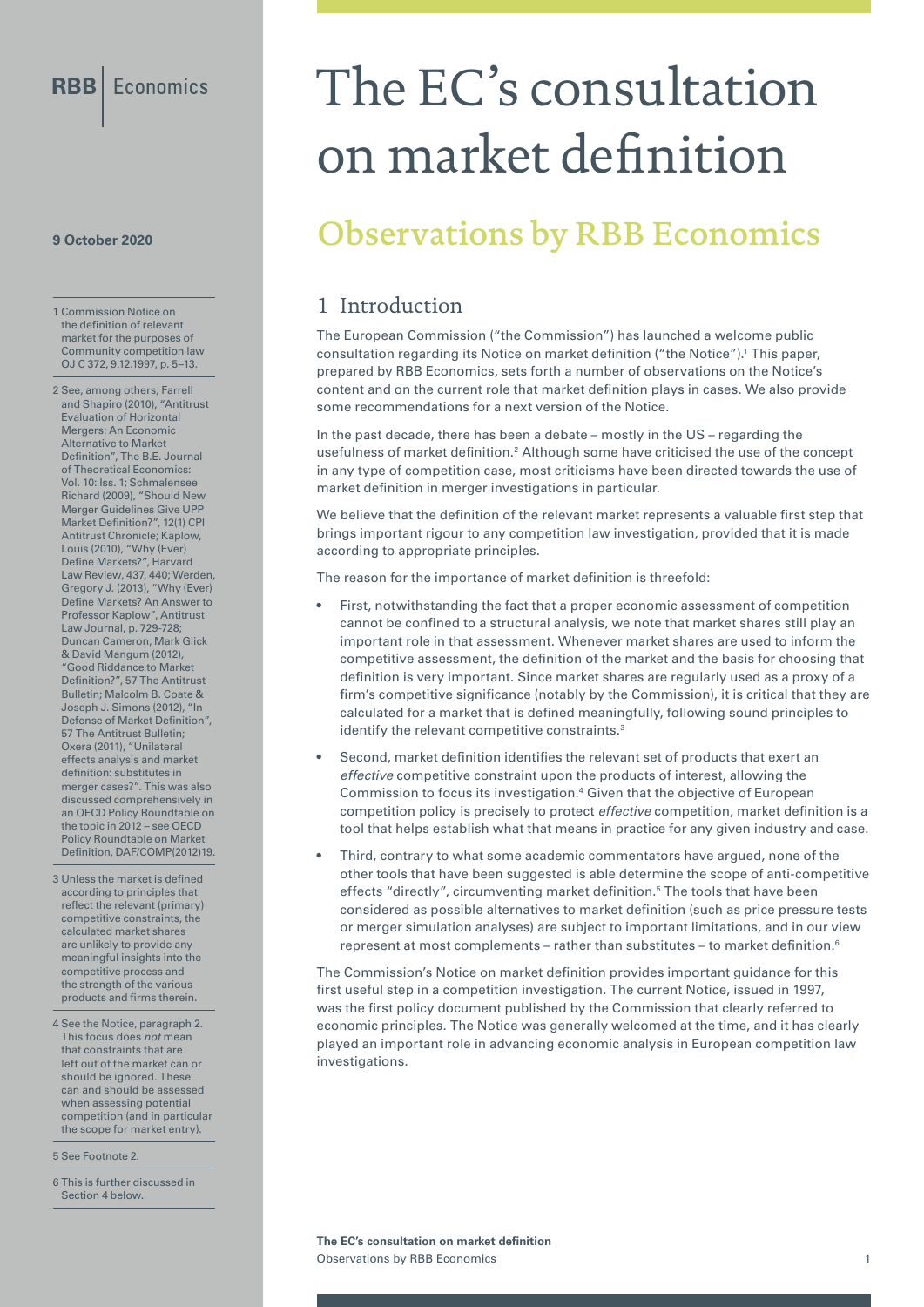#### 7 Emphasis added.

8 Indeed, price differentials may offset differences in other attributes.

9 The way in which this is discussed further in paragraphs 28-29 is also problematic as, in practice, it attaches very substantial weight to whether market shares and price levels are the same across territories.

- 10 The HMT is built on the principle that a relevant market is something worth monopolising – it starts from the products and geographies of interest and assesses whether a hypothetical monopolist controlling those could raise prices by 5-10% profitably, and if that is not the case, it adds the most immediately substitutable products until such a set is found.
- 11 SSNIP stands for Small but Significant Non-Transitory Increase in Price. We note that the HMT can be flexed to accommodate competition on non-price parameters – see Section 5.2 below for further discussion of this.
- 12 This has also been echoed by the General Court in the *Topps* case, although this is again driven by the (we believe, mistaken) interpretation of the HMT as an *experiment,* rather than a *framework* for market definition. See Case T 699/14, Topps Europe Ltd v Commission, EU:T:2017:2, paragraph 82.

Many of the concepts that the current Notice builds upon represent sound economic principles and their application should be promoted, rather than abandoned, going forward. Other concepts in the Notice, however, are rather vague and do not allow for a consistent application of market definition (and therefore competition policy) across industries and cases – these concepts should be revised or discarded.

In this paper, we seek to identify the main elements that should be maintained, if not strengthened, in a next version of the Notice, and also those that should be put aside. In doing so, we also briefly discuss the Commission's use (and misuse) of market definition in actual cases.

Our general recommendation to the Commission through this paper is to define markets in accordance with the Hypothetical Monopolist Test ("HMT") framework. The HMT should not be regarded as providing one possible experiment or method for evaluating market definition – as the current Notice does – but as the only valid conceptual framework that can be used for defining markets on a sound and consistent basis across industries and cases, and that can guide the assessment of all evidence on market definition, including more qualitative evidence. In this paper, we explain that the HMT framework is also sufficiently robust and flexible to address all possible market features, including differentiated products, multi-sided platforms, zero-price transactions, or the globalisation of the economy. We believe that the next version of the Notice should unambiguously put the HMT at the centre of market definition, and provide guidance as to how it should be applied in different settings and with different types of evidence.

#### 2 The Hypothetical Monopolist Test as the only valid framework

The Notice sets out clearly at the outset that market definition must be a robust exercise. In particular, paragraph 2 reads:

"The main purpose of market definition is to identify *in a systematic way* the competitive constraints that the undertakings involved face. The objective of defining a market in both its product and geographic dimension is to identify those actual competitors of the undertakings involved that are capable of constraining those undertakings' behaviour and of preventing them from behaving independently of *effective* competitive pressure".7

However, when discussing how to delineate markets in practice, the Notice leaves the method of market definition too open to interpretation. Paragraph 7 of the Notice, for example, suggests that markets can be defined by checking whether the products share the same characteristics or price level. However, products with different features can compete effectively against each other, including when their prices differ substantially.<sup>8</sup> Paragraph 8 of the Notice, regarding geographic markets, is also vague, as it comments on "the conditions of competition" being sufficiently homogeneous across territories, but it does not explain what this means in practice and leaves room for misinterpretation. For example, this paragraph has often been misunderstood as implying that differences in market structure between two countries (e.g. differences in market shares) necessarily imply different relevant markets.<sup>9</sup>

The Hypothetical Monopolist Test (HMT), also known as the SSNIP test, is the only available tool that meets the objective above.<sup>10,11</sup> Indeed, the HMT is precisely a *systematic* exercise meant to identify the set of products and geographies that exert an *effective* competitive constraint upon the product and geography of interest. Although the Notice does discuss the HMT (paragraphs 15 to 17), it presents it as only "one way" in which markets can be defined<sup>12</sup>

**The EC's consultation on market definition**  Observations by RBB Economics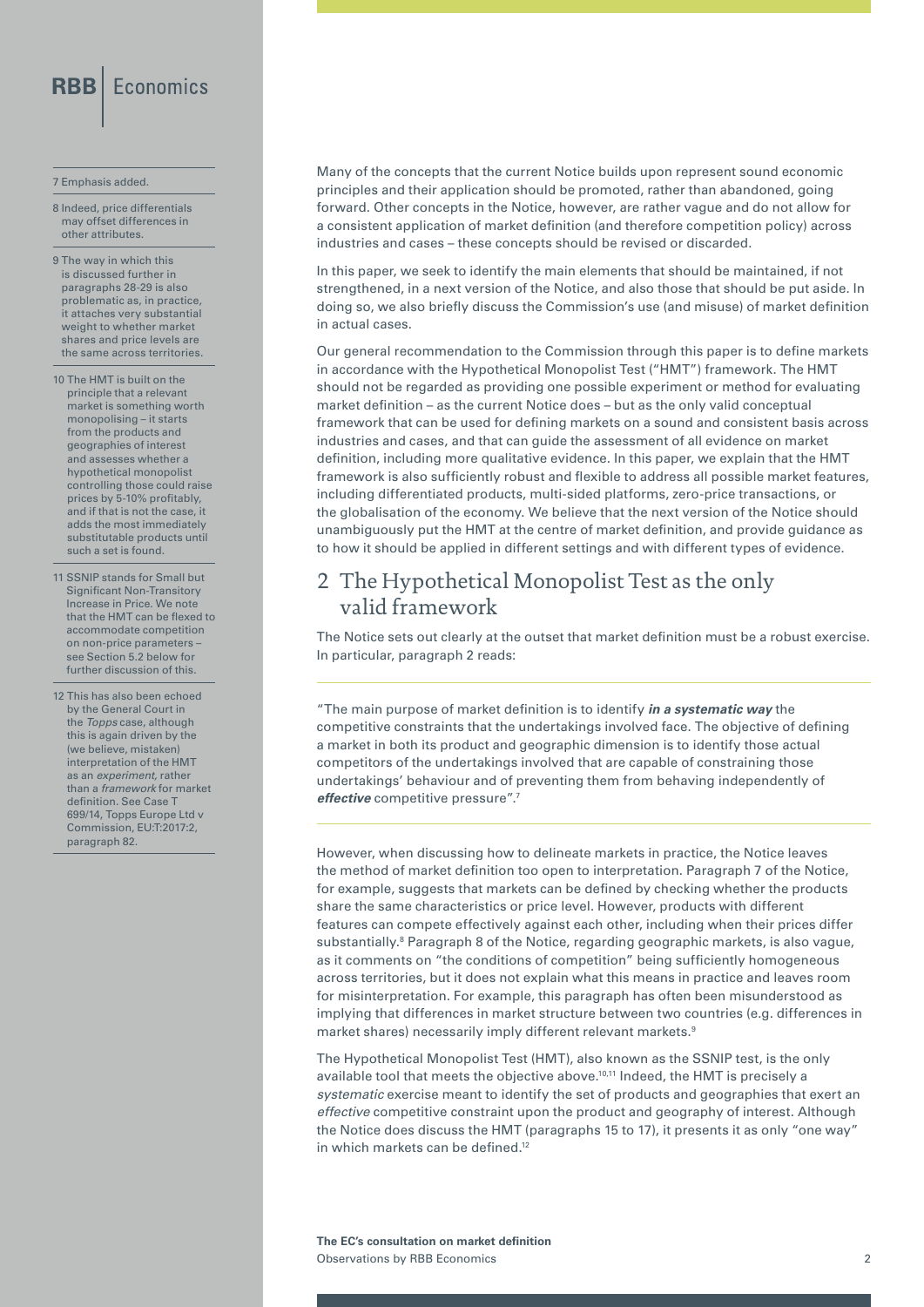13 This discussion focuses on market definition in merger cases. Market definition in Article 101 and 102 cases is less straightforward in practice, as the relevant price for the HMT assessment is the competitive price level, as opposed to the prevailing price level. However, market definition is also important in Article 101 and 102 cases, and some of the points in this discussion also apply to that.

Many of the reservations raised regarding the HMT relate to the fact that the experiment it describes can rarely be implemented in practice. We do not think that this is a valid reason to undermine the usefulness of the HMT. This is because the HMT should not be viewed as an actual experiment to be operationalised in practice, but rather as providing a conceptual *framework* to guide the assessment of all evidence on market definition, even that of a qualitative nature. Although it is indeed rather uncommon to be able to apply the HMT empirically or assess it statistically, it is practically always the case that the relevance of available evidence on market definition (be it quantitative or qualitative) can be assessed using the HMT logic. However, the Commission rarely does this – we discuss this further in the following section.

Finally, we note that the Notice puts forward the HMT as an exercise to capture demandside substitution. However, its role is wider than this, as it is also capable of capturing supply-side substitution. If producers of Product B were to start producing Product A sufficiently quickly in response to an increase in Product A's prices, a hypothetical monopolist of Product A would not be able to raise prices profitably. It would be useful for the next version of the Notice to make this clear. We also recommend that the new Notice adds more clarity on the logic of the test – for example, by referring explicitly to the "hypothetical monopolist". This is currently not done, e.g. in paragraphs 15-17.

In summary, the updated version of the Notice should put the HMT framework squarely at its centre. Moreover, we recommend that the Notice gives clear, practical guidance on how the different sources of evidence can be used to inform the assessment of the HMT, including, among others, past price and volume sales data, customer switching data, margin data, customer surveys, market shocks, production data, competitors' and customers' testimony, existing market research studies, and internal documents.

#### 3 The Commission's practice

In the previous section, we have explained that the current Notice is ambiguous as to how markets ought to be defined. This ambiguity is effectively translated into cases, where we generally find that the Commission has not applied market definition principles in a consistent manner.

We have reviewed the market definition analyses conducted by the Commission in all Phase II merger cases in the past 10 years.<sup>13</sup> For each of these cases, we have first identified whether the HMT logic is mentioned or referred to in any way in the decision. If it is, we have looked into the way in which the HMT is actually used, and in particular whether it is used as a framework to guide the overall assessment on market definition. Finally, we have also looked at whether there are (potential) inconsistencies between the definition of the relevant market(s) and the competitive assessment, in particular where market definition has been left open or a competitive assessment has been conducted for narrower segments within the relevant market. Our findings are summarised in Table 1 below.

**Table 1: The Commission's use of the HMT in Phase II merger decisions, from 2010 to April 2020**

|                                                                               | Number of decisions |
|-------------------------------------------------------------------------------|---------------------|
| Total number of decisions published                                           | 64                  |
| HMT logic mentioned?                                                          | 36                  |
| If HMT logic mentioned, used as an overall framework?                         |                     |
| Market definition left open or competitive assessment<br>for market segments? | 34                  |

*Source: RBB Economics based on all Phase II decisions published by the Commission as of April 2020.*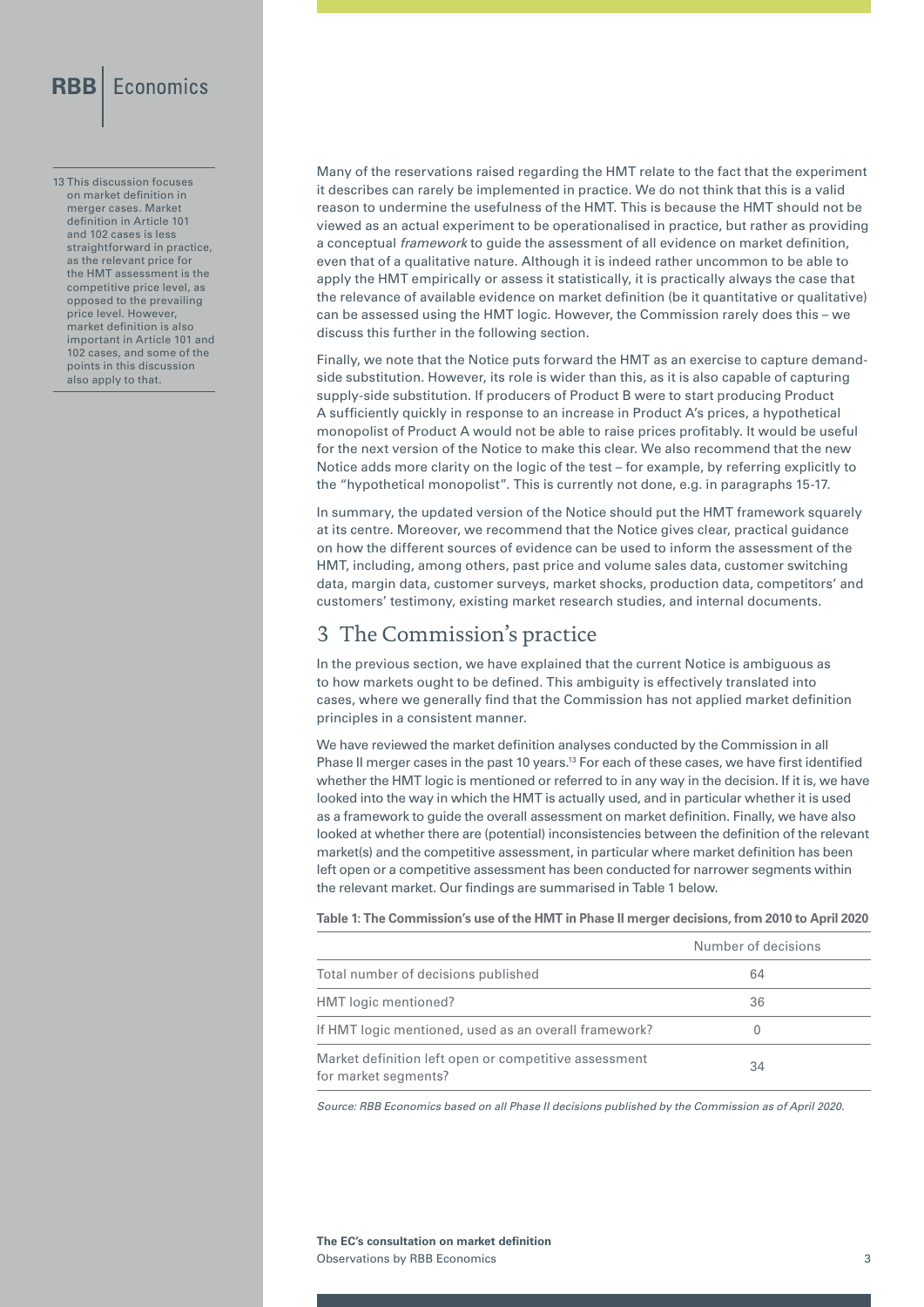14 In some cases, the same approach is applied to rivals regarding supply-side substitution. There are a number of problems associated with using customer or rival questionnaires to assess the scope for switching, as such responses can be subject to a number of biases. Whether the sample of customers used is representative or not is also important. However, in practice, it is sometimes the case that this is the only way of assessing switching among alternatives.

15 The only exception to this appears to be Ineos/Solvay, where past data allowed the Commission to test whether the hypothetical price increase in a geographic area would be profitable or not. Indeed, the Commission showed that despite being faced with a relative increase in prices in North Western Europe (NWE), and despite having capacity available, suppliers located elsewhere did not increase their sales in NWE and did not defeat this price increase. Based on this "natural experiment" and other considerations, the Commission concluded that the geographic market for S-PVC had to be defined as NWE.

- 16 See Footnote 10 above for a brief explanation of the test's logic and how the assessment of profitability is important to it.
- 17 See, for example, Comp/ M.9064 - Telia/Bonnier, Comp/ M. 8797 - Thales/Gemalto, Comp/M.7278 - GE/Alstom, or Comp/M.8677 - Siemens/Alstom.

18 Forcing a definitive market definition in these cases could lead to a bad (low quality) precedent, which is also undesirable.

19 See, for example, Comp/ M.7555 - Staples/Office Depot (segments within the market of international contracts for the supply of office products, such as contracts for the supply of traditional office products to large business customers, or contracts for the supply of stationery to large business customers), Comp/M.6497 - Hutchison 3G Austria/Orange Austria (segments within telecom services to end customers, such as pre-paid and post-paid, or private and business use), or Comp/ M.5658 - Unilever/Sara Lee (segments within the non-male deodorant market, such as fragrance and by format).

As the table above illustrates, we have identified three main recurring practices that are worth discussing.

First, in a large number of cases (28 of the 64 decisions assessed), the market definition discussion either relies on precedents and/or it is not framed by reference to the HMT. In this respect, we note that:

- Precedents are often old and relate to significantly different cases this can be problematic, because the industry may have evolved significantly, the market definition may genuinely differ (the definition of the market can change depending on the products/firms of interest), or the definition of the relevant market in the previous case was not investigated thoroughly (it was not particularly important). It would be useful for the Notice to comment on the specific role to be played by precedents, and how this can vary across cases.
- In the cases where a market definition exercise is conducted but no reference is made to the HMT, the information relied upon comes from internal documents, marketing presentations, or generic questions sent to customers or rivals. This of course risks leading to markets that are narrower or wider than would be implied by the HMT.

Second, in around half of the decisions (36 out of 64), we find that a reference to the HMT is made. Importantly, its application is very limited. Indeed, in none of these cases is the HMT used as the conceptual *framework* to assess all the evidence on market definition – the HMT is only used as a complementary *experiment*. As noted above, we believe that the role to be played by the HMT should be wider than this.

Moreover, we note that the Commission's application of the experiment itself is typically incomplete. In virtually all of these cases, the Commission makes use of its questionnaires to customers to gather their views as to whether they would switch away from the candidate product market in the event of a 5-10% price increase.14 Based on the responses it obtains, the Commission provides statistics regarding the proportions of surveyed customers that indicated that they would (or would not) switch away from the candidate market, but it does not engage in translating these switching statistics into an assessment of whether a SSNIP would be *profitable* or not for the hypothetical monopolist (that would also require an appraisal of prevailing margin levels, for instance).15,16

Third, also in about half of its decisions (34 of 64), the Commission performs a competitive assessment for segments that have not been clearly defined as relevant markets. These cases can in turn be classified into two types:

- In many of these cases, the Commission provides a competitive assessment for segments that are contemplated only as *plausible* relevant markets in the market definition assessment, where market definition has been left open.17 For clearance decisions where market definition may require substantial work, leaving the market definition open can be justified on the grounds that it ensures an efficient use of the authority's resources.18 For intervention decisions, however, this should be avoided – by keeping market definitions open in cases where a Significant Impediment of Effective Competition (SIEC) is found likely, the Commission can effectively bypass the discipline imposed by the HMT framework.
- In some other cases, segments of the market are identified in the competitive assessment despite having concluded on a wider relevant market.19 In practice, in some of these cases, the Commission effectively conducts a separate competitive assessment at the level of segments of the relevant market (including, inter alia, an analysis of concentration or market shares) – this is at odds with the principles underpinning the HMT and should be avoided going forward.<sup>20,21</sup>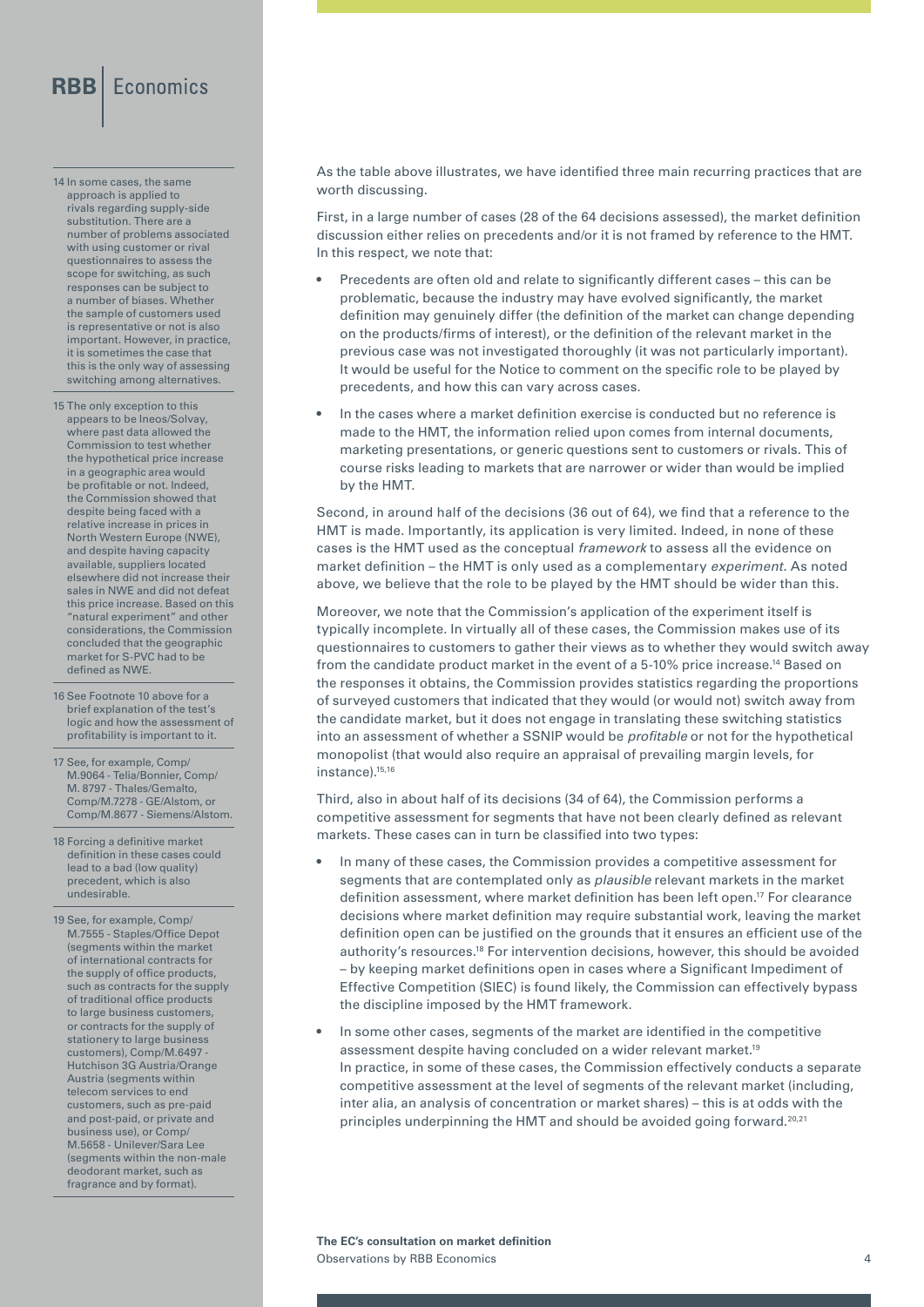- 20 These discussions are often framed within a "closeness of competition" assessment. The analysis of closeness of competition is a very important step in the assessment of a merger, but the role that it can play within a *properly* defined market should not be overstated.
- 21 It is also worth noting in this context that the calculation of market shares for a large number of market segments (at the request of the Commission) is becoming increasingly common in cases. This is normally very burdensome for the merging parties, and it often adds limited value to the assessment. This is because typically segment shares shed limited light on actual closeness of competition between the parties, and other metrics (switching data, customer surveys, etc.) are likely to be more useful for this purpose.
- 22 For example, see Carlton, Dennis W. (2007), "Market Definition: Use and Abuse", Competition Policy International, Vol. 3, No. 1; Farrell and Shapiro (2010; op. cit.); Schmalensee (2009; op. cit.), Shapiro, C. (1996), "Mergers with Differentiated Products", Antitrust; Gregory J. Werden & George Rozanski (1994), "The Application of Section 7 to Differentiated Products Industries: The Market Delineation Dilemma", Antitrust, 8(3), 40-43.
- 23 In practice, it is difficult to establish what a differentiatedproduct market is. This is because most markets involve products or firms that are differentiated (often along several dimensions).
- 24 For good discussions by other practitioners, see Werden, Gregory J (2013, op. cit.), Malcolm B. Coate & Joseph J. Simons (2012, op. cit.), among others.
- 25 For example, the scope for anti-competitive effects may not be affected by the choice between (i) a wider market, and (ii) a narrow market subject to potential entry.
- 26 Importantly, these substitute goods are added because the hypothetical monopolist still is unable to raise prices profitably by 5-10%.
- 27 Market definition says little about the nature of competition within the market. Indeed, such competition is eliminated, by construction, for the purposes of the HMT.

It should be noted that the above comments do not argue for the competitive assessment of the Commission to be based on "wider markets". Rather, these comments argue for the Commission's competitive assessment to be based on the relevant markets as properly defined using the framework provided by the HMT. If, in a given industry, the Commission finds that a given product or customer segment constitutes a separate relevant market according to the HMT, a competitive assessment will rightly have to be conducted on the basis of that segment.

To conclude, we emphasise that the Commission's practice of market definition should adhere more strictly to the discipline imposed by the HMT than it currently does. As noted above, we recommend that this is also reflected in the next version of the Notice.

#### 4 Market definition with differentiated products

It has been argued that market definition does not work well for differentiated-product industries.22,23 This, critics argue, is because market definition implies the delineation of an artificial boundary that determines which products are "in" and which products are "out" of the market. On this view, in industries characterised by product differentiation, the relevant market as defined using the hypothetical monopolist test may be "too narrow" because it excludes alternatives that still exert some competitive constraint upon the products of interest, or "too broad" because it includes alternative products that represent more distant alternatives than those that compete more directly against the product of interest.

We believe that these criticisms are unjustified.<sup>24</sup> Market definition, and the HMT in particular, is precisely meant to assess product and geographic differentiation, and to identify on this basis the collection of primary competitive constraints that exert effective pressure on the products under investigation.

- Markets cannot be "too narrow" if the HMT is applied correctly. The fact that a competitive force is deemed to be out of the relevant market means that it is not as central to the investigation, but not that it will be ignored. For example, these alternatives will have to be considered when analysing the scope for market entry (which might mean repositioning these products closer to those of the firms under investigation), and may well play an important role for the overall case in this respect. It would be useful for the next version of the Notice to provide some guidance on the role to be played by out-of-market competitive constraints (currently paragraph 24 discusses this topic, but only superficially).25
- When suggesting that relevant markets are "too broad", critics highlight that some substitutes within the relevant market may exert a weaker competitive constraint than others.26 We believe this is explained by a confusion as to the weight that should be placed on market shares in such an industry. It is the case that in some industries an analysis of market shares can misrepresent the strength of the competitive constraints provided by particular products vis-à-vis the products of interest – in these settings, market shares should be interpreted very cautiously. However, this should not affect the validity and usefulness of market definition. Market definition is the selection of products that collectively exert an effective competitive constraint upon the products of interest.27 How each of these competing products are assessed, or weighed, later on in the competitive assessment will depend on the analyses that are considered most appropriate for the industry and case at issue, which should include, among others, an assessment of closeness of competition. Indeed, market definition should not be taken as a substitute for the competitive assessment, but it does bring rigour to it.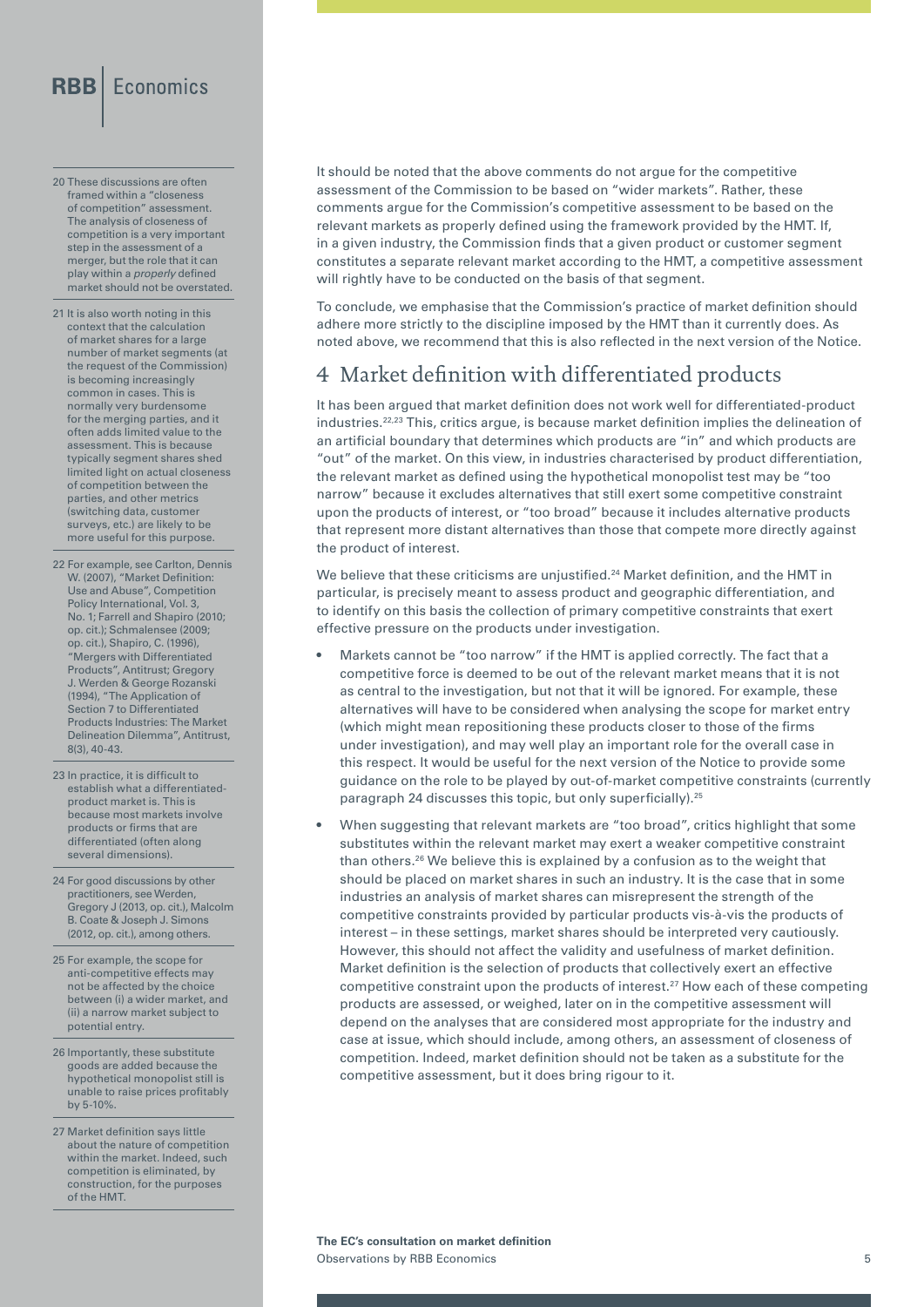28 See Footnote 2. These tools are often said to be capable of replacing market definition in cases "about" unilateral effects. Crucially, and setting aside the important limitations that these analyses are subject to, the analyst cannot know whether a given case is "about" unilateral effects, coordinated effects, conglomerate effects, or vertical effects without having defined the relevant markets in which the merging parties operate. In practice, it is only after all markets in which the parties operate have been clearly defined that one can take a firm view as to the relevant economic linkages between and within such markets, and then consider all possible theories of harm. Moreover, it is not only that market definition is required to identify the type of anti-competitive effect to be explored, but it is also required to assess whether such effect is likely to arise or not – indeed, market definition is also needed to conduct an assessment of coordinated effects, vertical effects, or conglomerate effects.

29 *"Changes like globalisation and digitisation mean that many markets work rather differently from the way they did, 22 years ago. In that time, we've also developed and refined the techniques we can use to define the boundaries of a market and the kinds of evidence we use. And experts – like the three special advisers who prepared a report on competition policy in the digital era last spring – have drawn our attention to new challenges with market definition".* Speech "Defining markets in a new age" by Commissioner Vestager, Chillin' Competition Conference, Brussels, 9 December 2019.

30 Competition Policy for the Digital Era, A report by Jacques Cremer, Yves-Alexandre de Montjoye and Heike Schweitzer. Some commentators have mentioned that, in differentiated product markets, one should seek to test the scope for anti-competitive effects directly, circumventing market definition.28 In our experience, the tools that have been put forward to achieve this, such as price pressure tests or merger simulation analyses, are not capable of replacing market definition in these cases. This is because these analyses rely on oversimplified models of competition, and therefore their predictions are likely to be unreliable.

- First, these tools do not capture supply-side substitution and, as a result, they focus on a narrow set of products or firms – they do not account for alternatives on the supply side that may not be available currently but that would become available quickly in the event of a permanent, significant price increase. Market definition seeks to capture these.
- Second, these tools do not account for product repositioning or product line extension by rivals. In practice, it is not possible to assess the scope for these to occur without having defined the relevant market first. Indeed, it is not possible to assess the extent of dynamic responses by rivals if one has not first determined all of the products and rivals that are part of the relevant market.
- Third, and similarly to the above, these tools do not account for market entry. In practice, market definition is also necessary to assess this – how easy it is for a firm or product to eventually become an *effective* competitive constraint crucially depends on the specific products (or geographic areas) via which that can be attained.

Following all the above, the HMT is fit-for-purpose in differentiated-product industries, and pricing pressure tests or merger simulation analyses are not capable of replacing the role of market definition in cases. It would be useful that the next version of the Notice also makes this clear.

#### 5 Market definition in the digital economy

One of the reasons given by the Commission for reviewing the Notice is the growing importance of the digital economy, notably the prevalence of multi-sided internet platforms, and the challenges that these platforms pose for market definition.<sup>29</sup>

Commissioner Vestager's three experts' report on the future of competition policy in the digital era goes as far as recommending that less emphasis be placed on the analysis of market definition, with a more direct focus on theories of harm.<sup>30</sup> The main reasons put forward for this are that digital platforms are multi-sided, that digital markets are evolving rapidly, and relatedly, that platforms may compete for some services but not others, all of which add significant complexity to the exercise of delineating market boundaries. In short, the report suggests that defining markets, which could be achieved in the old economy, has become too challenging for the digital era.

It is not clear, however, why these complexities could be more easily handled by focusing directly on the theories of harm considered in merger control or competition law infringements. The purpose of market definition is to identify those competitors that exert effective competitive pressure on the firms concerned by an investigation. This objective is no less fundamental for the digital economy. Although we recognise that the digital economy raises a number of challenges, we believe that the HMT framework is sufficiently general to account for these. In what follows, we briefly discuss the challenges posed by multi-sided platforms and non-price transactions in particular.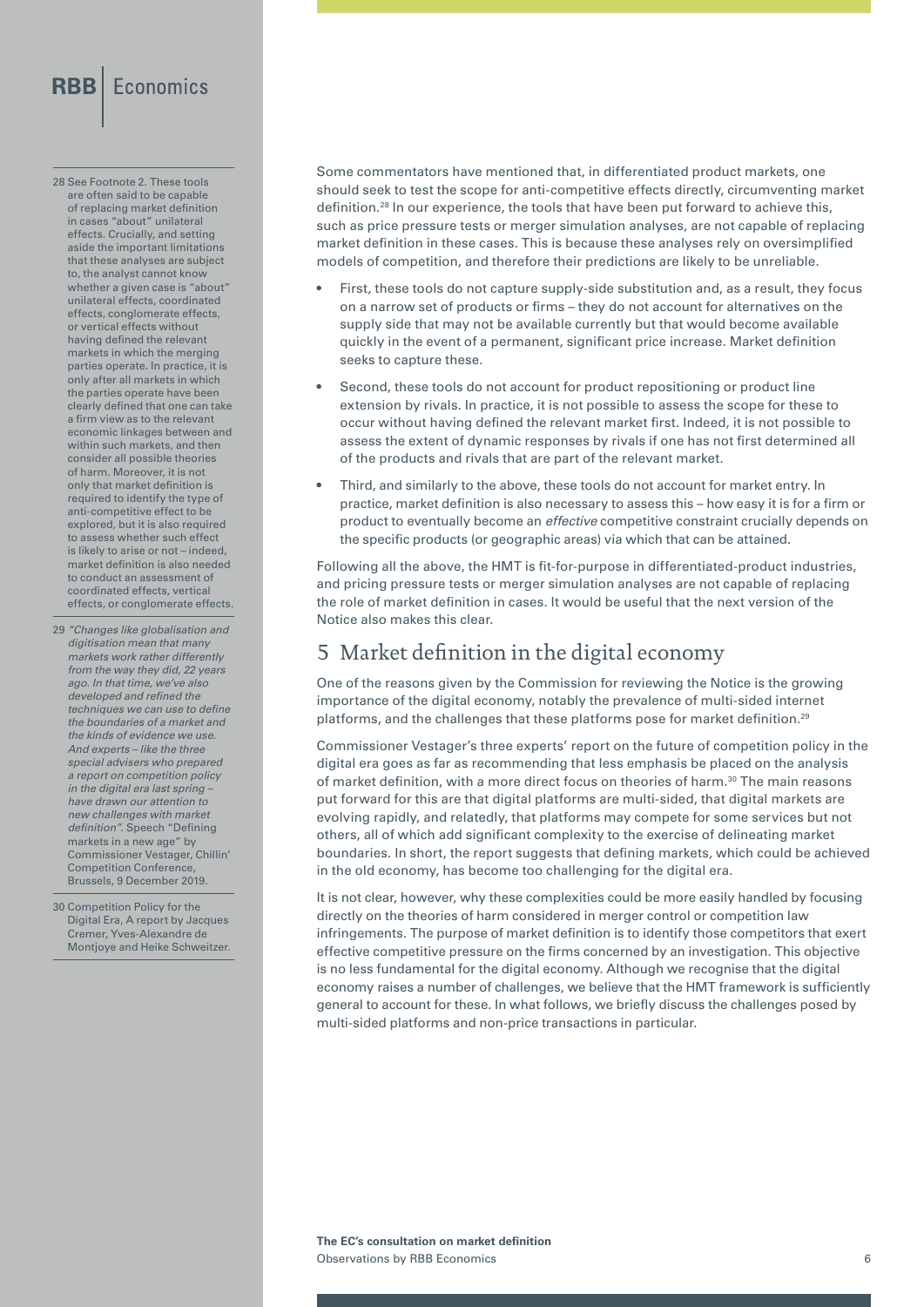#### 31 See, for example, Case No COMP/M.4523- Travelport/ Worldspan.

32 There is no clear-cut definition of multi-sided platforms and some definitions are so broad that most firms would be included in that category. For example, Jean-Charles Rochet and Jean Tirole define *"a twosided market as one in which the volume of transactions between end-users depends on the structure and not only on the overall level of the fees charged by the platform"*. That is, if lowering prices to readers and raising the fees to advertisers allow more transactions on both sides, then newspapers are two-sided platforms. The relationship between user demand on both sides means that the pricing structure (not the total price) is not neutral and affects market outcomes. This feature would apply to most firms, in fact, as they bring together suppliers and customers. Rochet and Tirole argue that fierce competition between platforms, however, would make indirect network effects irrelevant. In such cases, two-sidedness is unimportant. See Jean-Charles Rochet and Jean Tirole, "Two-sided markets: a progress report", The RAND Journal of Economics, September 2006, Volume 37, Issue 3, pages 645-667.

- 33 In the presence of strong indirect network effects, raising the price on one side affects user demand on the other side. This implies, therefore, that assessing the profitability of a price increase on one side involves examining the effect on profit on the other side. In addition, when a two-sided platform is affected by a "feedback loop", which is the case when there are positive network effects going both ways, user demand tends to be even more price-elastic. In other words, the loss of sales that result from a price increase can be substantially amplified.
- 34 A 5% price increase when the initial price is zero is still zero.

35 In some cases, "free" services can compete with paid services within the same market.

#### 5.1 Multi-sided platforms

An important aspect of some multi-sided digital platforms is that user demand for the good or service on one side of the platform is related to the level of demand on another side. Interestingly, many examples of multi-sided platforms can be found in the old economy.31 The textbook example is a newspaper that sells news to readers and advertising space to advertisers. A popular newspaper can sell a wide reach to advertisers, allowing it to charge a premium rate for advertisements. To expand readership, which is valuable to advertisers, newspapers have an incentive to charge lower prices to readers, possibly even below the incremental cost of producing one more copy.<sup>32</sup> When setting prices, newspapers consider the interrelated demand from readers and advertisers. Importantly, this attribute has not prevented competition authorities from defining relevant markets in this sector.

We note at the outset that many firms, even in the old economy, can be considered to be two-sided (or multi-sided) platforms. Two-sidedness only matters, however, when the indirect network effects (or the interdependencies between user demand across the different sides) are sufficiently strong. Indeed, when indirect network effects are strong, they should be accounted for in the market definition analysis – failing to do so could result in defining relevant markets that are too narrow. For example, the success of ride-hailing platforms such as Uber depends on effectively matching riders and drivers. If these platforms were to raise passenger fares, this would cause a reduction in riders' demand, which in turn would make platforms less attractive to drivers, causing a loss of profit on that side. As fewer drivers participate in ride-hailing platforms, prices and/or waiting time would increase, which would further diminish demand on the rider side, causing a further loss of profit.33 In this case, the losses associated with the putative price increase are amplified. A complete profitability assessment of raising prices by a small but significant amount would have to consider the effects on both sides of the platform.

We recognise that multi-sided platforms give rise to challenges. For example, a question is often raised as to whether it is more appropriate to conduct market definition exercises from the perspective of each side of the platform separately (taking into account, for each, the effects on profitability on the other sides), or rather a single market definition exercise that contemplates a simultaneous price increase across all sides. The answer to this and other similar questions may vary across cases. Importantly, these challenges do not apply to market definition only – they apply to the competitive assessment of the case as a whole. Therefore, market definition remains an important tool in cases involving digital multi-sided platforms. It would be helpful for the next version of the Notice to give practical guidance as to how the HMT framework can be applied in them.

#### 5.2 Non-price transactions

Another feature of the digital economy that is regarded as a challenge to conventional market definition analysis is the fact that some of these platforms offer services that are free of charge. The reason why certain users do not pay is often because the platforms in question are earning revenues on another side, where a different group of users is paying (e.g. advertisers are charged to place display advert on websites). The fact that platforms give users free access is frequently an indication that there are indirect network effects. Practically, however, one cannot consider the consequences of raising prices by 5-10% in these settings.<sup>34</sup>

Importantly, price is not the dimension on which platforms compete when they offer a service for free – they do so on service quality. $35$  For example, users select a web search engine for the relevance of its results, a real-estate online site for the search functionalities offered, etc. The HMT conceptual framework can be equally applied in these cases, although the exercise would have to consider a small quality deterioration relative to the competitive level (rather than a small price increase) – this is also known